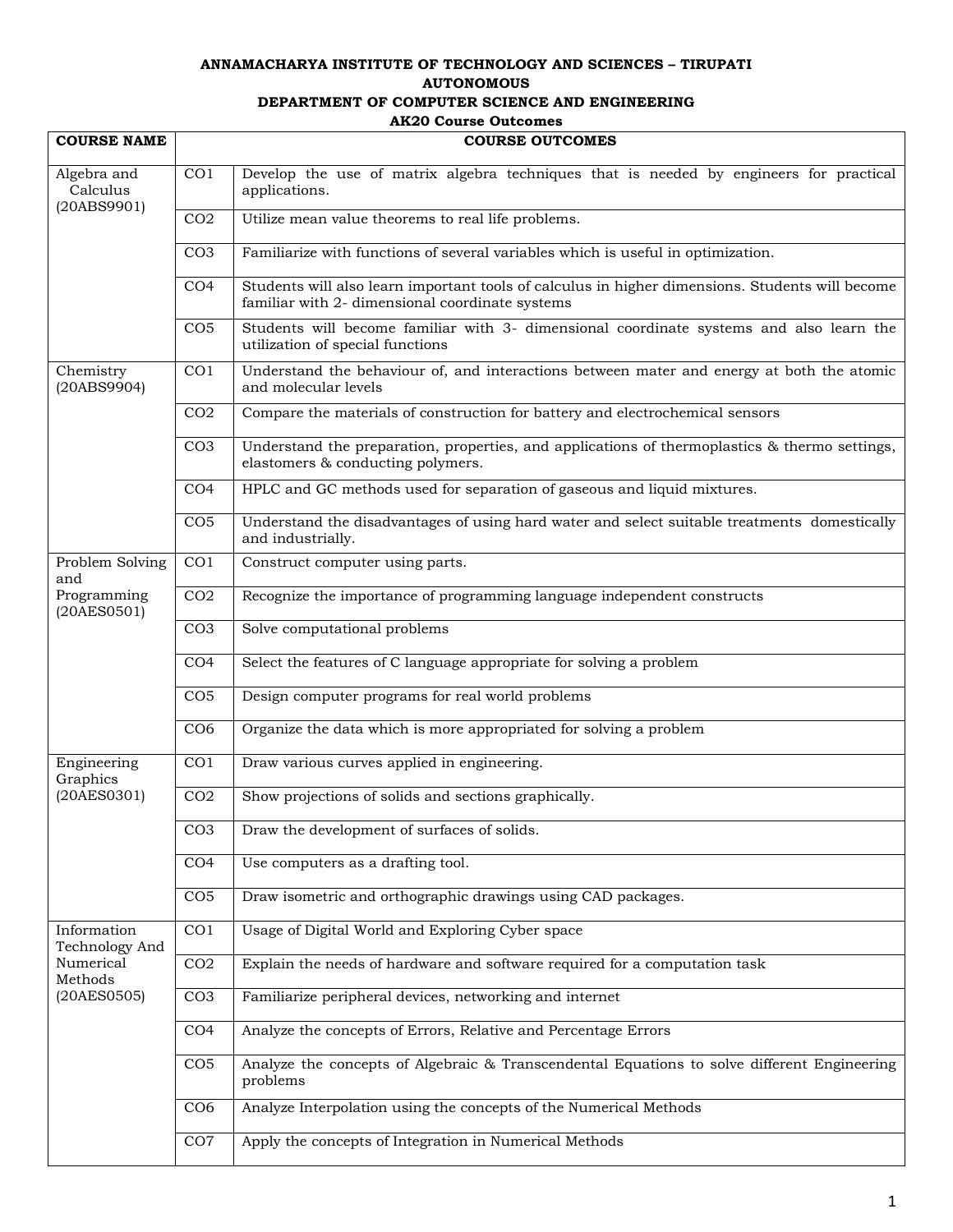| <b>COURSE NAME</b>                                    |                 | <b>COURSE OUTCOMES</b>                                                                                                                         |
|-------------------------------------------------------|-----------------|------------------------------------------------------------------------------------------------------------------------------------------------|
|                                                       | CO8             | Apply the concepts of O.D.E on Numerical Methods                                                                                               |
| Computer<br>Science<br>And<br>Engineering<br>Workshop | CO <sub>1</sub> | Construct a computer from its parts and prepare it for use                                                                                     |
|                                                       | CO <sub>2</sub> | Develop Documents using Word processors                                                                                                        |
|                                                       | CO <sub>3</sub> | Develop presentations using the presentation tool                                                                                              |
| (20AES0506)                                           |                 |                                                                                                                                                |
|                                                       | CO <sub>4</sub> | Perform computations using spreadsheet tool                                                                                                    |
|                                                       | CO <sub>5</sub> | Design Graphics, Videos and Web pages                                                                                                          |
|                                                       | CO <sub>6</sub> | Connect things to computers                                                                                                                    |
| Chemistry Lab<br>(20ABS9909)                          | CO <sub>1</sub> | To familiarize the students with the basic concepts of chemistry of materials                                                                  |
|                                                       | CO <sub>2</sub> | Prepare advanced polymer materials                                                                                                             |
|                                                       | CO <sub>3</sub> | Measure the strength of an acid present in secondary batteries                                                                                 |
|                                                       | CO <sub>4</sub> | To familiarize with digital and instrumental methods of analysis                                                                               |
| Problem Solving                                       | CO <sub>1</sub> | Construct a Computer given its parts                                                                                                           |
| And<br>Programming                                    | CO <sub>2</sub> | Select the right control structure for solving the problem                                                                                     |
| Lab<br>(20AES0503)                                    | CO <sub>3</sub> | Analyze different sorting algorithms                                                                                                           |
|                                                       | CO <sub>4</sub> | Design solutions for computational problems                                                                                                    |
|                                                       | CO <sub>5</sub> | Develop C programs which utilize the memory efficiently using programming constructs like<br>pointers.                                         |
| <b>Applied Physics</b><br>Lab                         | CO <sub>1</sub> | Analyze the wave properties of light and the interaction of energy with the matter.                                                            |
| (20ABS9902)                                           | CO <sub>2</sub> | Apply electromagnetic wave propagation in different guided media                                                                               |
|                                                       | CO <sub>3</sub> | Asses the electromagnetic wave propagation and its power in different media                                                                    |
|                                                       | CO <sub>4</sub> | Analyze the conductivity of semiconductors.                                                                                                    |
|                                                       | CO <sub>5</sub> | Interpret the difference between normal conductor and superconductor and apply the<br>nonmaterial's for engineering applications               |
| Probability And                                       | CO <sub>1</sub> | Interpret the association of characteristics and through correlation and regression tools.                                                     |
| Statistics<br>(20ABS9911)                             | CO <sub>2</sub> | Make use of the concepts of probability and their applications.                                                                                |
|                                                       | CO <sub>3</sub> | Apply discrete and continuous probability distributions.                                                                                       |
|                                                       | CO <sub>4</sub> | Design the components of a classical hypothesis test for large sample.                                                                         |
|                                                       | CO <sub>5</sub> | Design the components of a classical hypothesis test for small samples.                                                                        |
| Communicative<br>English                              | CO <sub>1</sub> | Identify the context, topic, and pieces of specific information from social or transactional<br>dialogues spoken by native speakers of English |
| (20AHS9901)                                           | CO <sub>2</sub> | Formulate sentences using proper grammatical structures and correct word forms                                                                 |
|                                                       | CO <sub>3</sub> | Speak clearly on a specific topic using suitable discourse markers in informal discussions                                                     |
|                                                       | CO <sub>4</sub> | Write summaries based on global comprehension of reading/listening texts                                                                       |
|                                                       | CO <sub>5</sub> | Produce a coherent paragraph interpreting a figure/graph/chart/table                                                                           |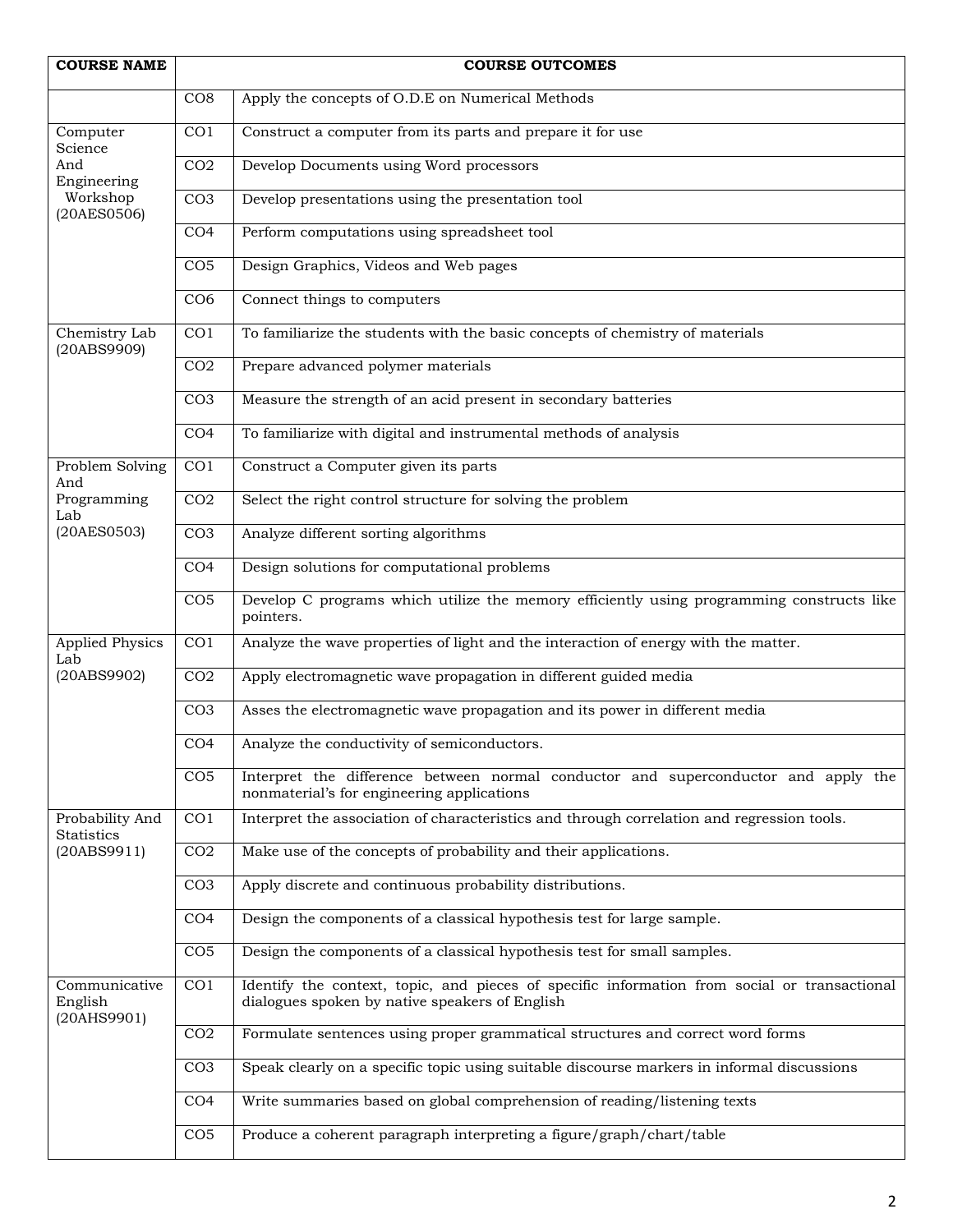| <b>COURSE NAME</b>                             |                 | <b>COURSE OUTCOMES</b>                                                                                                                                                                                                         |
|------------------------------------------------|-----------------|--------------------------------------------------------------------------------------------------------------------------------------------------------------------------------------------------------------------------------|
|                                                | CO <sub>6</sub> | Produce a coherent paragraph interpreting a figure/graph/chart/table                                                                                                                                                           |
|                                                | CO7             | Take notes while listening to a talk/lecture to answer questions                                                                                                                                                               |
| Data Structures<br>(20AES0502)                 | CO <sub>1</sub> | Select Appropriate Data Structure for solving a real world problem                                                                                                                                                             |
|                                                | CO <sub>2</sub> | Select appropriate file organization technique depending on the processing to be done                                                                                                                                          |
|                                                | CO <sub>3</sub> | <b>Construct Indexes for Databases</b>                                                                                                                                                                                         |
|                                                | CO <sub>4</sub> | Analyse the Algorithms                                                                                                                                                                                                         |
|                                                | CO <sub>5</sub> | Develop Algorithm for Sorting large files of data                                                                                                                                                                              |
| Web Design<br>(20AES0507)                      | CO <sub>1</sub> | Add elements to web pages, including colors, text, images, and more                                                                                                                                                            |
|                                                | CO <sub>2</sub> | Add advanced features to your website including special effects                                                                                                                                                                |
| Communicative<br>English Lab                   | CO <sub>1</sub> | Remember and understand the different aspects of the English language proficiency with<br>emphasis on LSRW skills                                                                                                              |
| (20AHS9902)                                    | CO <sub>2</sub> | Apply communication skills through various language learning activities                                                                                                                                                        |
|                                                | CO <sub>3</sub> | Analyze the English speech sounds, stress, rhythm, intonation and syllable division for better<br>listening and speaking comprehension.                                                                                        |
|                                                | CO <sub>4</sub> | Evaluate and exhibit acceptable etiquette essential in social and professional settings.                                                                                                                                       |
|                                                | CO <sub>5</sub> | Create awareness on mother tongue influence and neutralize it in order to improve fluency in<br>spoken English                                                                                                                 |
| Applied<br>Physics                             | CO1             | Analyze the wave properties of light and the interaction of energy with the matter.                                                                                                                                            |
| Lab<br>(20ABS9907)                             | CO <sub>2</sub> | Apply electromagnetic wave propagation in different guided media.                                                                                                                                                              |
|                                                | CO <sub>3</sub> | Asses the electromagnetic wave propagation and its power in different media                                                                                                                                                    |
|                                                | CO <sub>4</sub> | Analyze the conductivity of semiconductors                                                                                                                                                                                     |
|                                                | CO <sub>5</sub> | Interpret the difference between normal conductor and superconductor and apply the<br>nanomaterials for engineering applications                                                                                               |
| Data<br>Structures                             | CO <sub>1</sub> | Select the data structure appropriate for solving the problem                                                                                                                                                                  |
| Lab<br>(20AES0504)                             | CO <sub>2</sub> | Implement searching and sorting algorithms                                                                                                                                                                                     |
|                                                | CO <sub>3</sub> | Design new data types                                                                                                                                                                                                          |
|                                                | CO <sub>4</sub> | Illustrate the working of stack and queue                                                                                                                                                                                      |
|                                                | CO <sub>5</sub> | Organize the data in the form of files                                                                                                                                                                                         |
| Environmental<br><b>Studies</b><br>(20AMC9903) | CO <sub>1</sub> | Students get sufficient information that clarifies modern environmental concepts like equitable<br>use of natural resources, more sustainable life styles etc.                                                                 |
|                                                | CO <sub>2</sub> | Students realize the need to change their approach, so as to perceive our own environmental<br>issues correctly, using practical approach based on observation and self learning                                               |
|                                                | CO <sub>3</sub> | Students become conversant with the fact that there is a need to create a concern for our<br>environment that will trigger pro-environmental action; including simple activities we can do in<br>our daily life to protect it. |
|                                                | CO <sub>4</sub> | Interpretation of different types of environmental pollution problems and designing of new solid<br>waste management techniques usage                                                                                          |
|                                                | CO <sub>5</sub> | To get knowledge on various environmental acts and to engage all the students life - long<br>learning of rain water harvesting                                                                                                 |
| Discrete                                       | CO <sub>1</sub> | Apply mathematical logic to solve problems                                                                                                                                                                                     |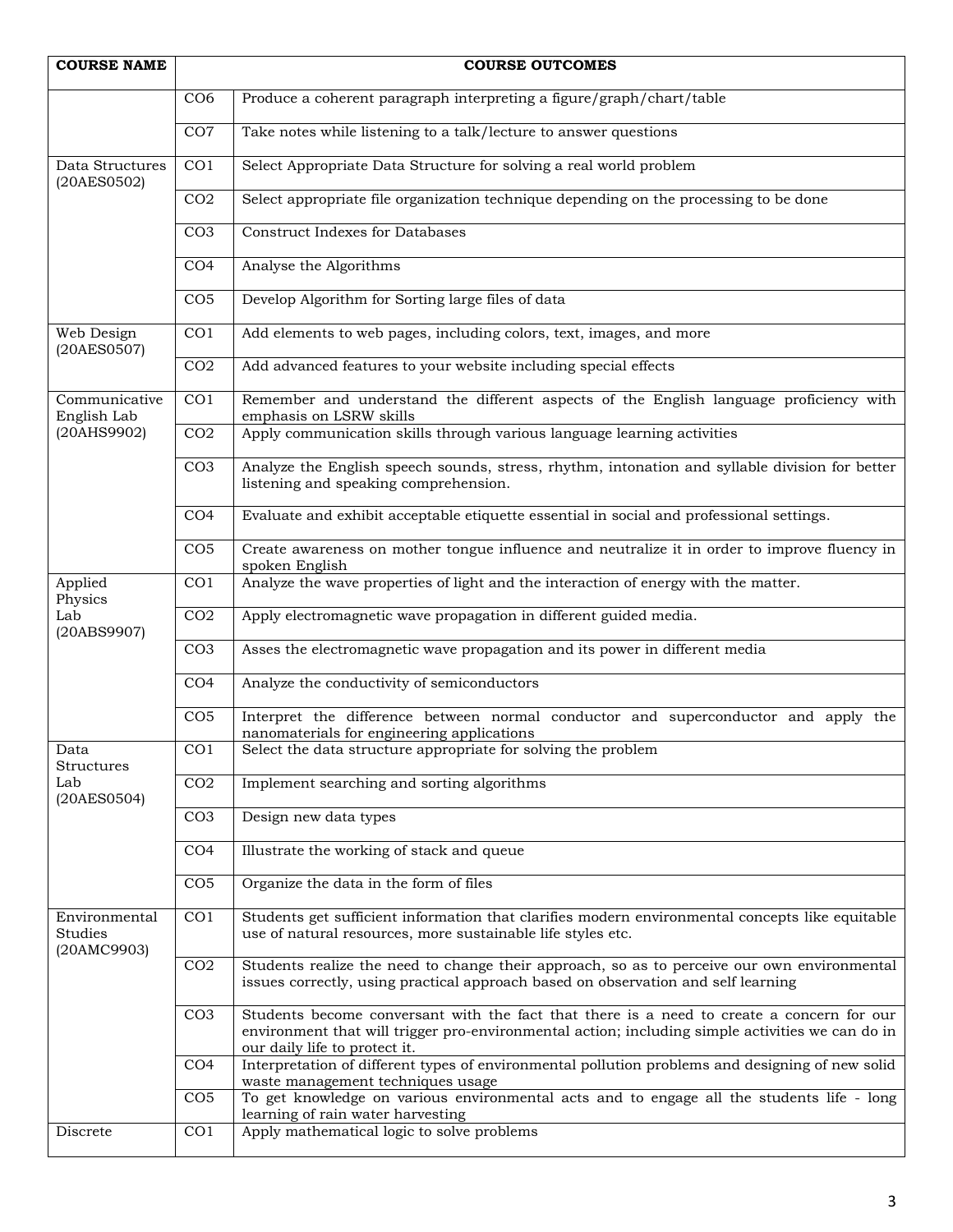| <b>COURSE NAME</b>                                |                 | <b>COURSE OUTCOMES</b>                                                                       |
|---------------------------------------------------|-----------------|----------------------------------------------------------------------------------------------|
| Mathematical<br><b>Structures</b>                 | CO <sub>2</sub> | Understand the concepts and perform the operations related to sets, relations and functions. |
| (20ABS9914)                                       | CO <sub>3</sub> | Gain the conceptual background needed and identify structures of algebraic nature.           |
|                                                   | CO <sub>4</sub> | Apply basic counting techniques to solve combinatorial problems.                             |
|                                                   | CO <sub>5</sub> | Formulate problems and solve recurrence relations.                                           |
|                                                   | CO <sub>6</sub> | Apply Graph Theory in solving computer science problems                                      |
| Digital<br>Electronics &                          | CO <sub>1</sub> | Design any Logic circuit using basic concepts of Boolean algebra.                            |
| Microprocessor<br>s (20APC0503)                   | CO <sub>2</sub> | Design any Logic circuit using basic concepts of PLDs.                                       |
|                                                   | CO <sub>3</sub> | Design and develop any application using 8086 Microprocessor.                                |
|                                                   | CO <sub>4</sub> | Design and develop any application using 8051 Microcontroller                                |
| Database<br>Management                            | CO <sub>1</sub> | Know the fundamentals of Databases                                                           |
| Systems<br>(20APC0502)                            | CO <sub>2</sub> | Understand SQL and PL/SQL Concepts                                                           |
|                                                   | CO <sub>3</sub> | Design a database for a real-world information system                                        |
|                                                   | CO <sub>4</sub> | Process and Optimize the query                                                               |
|                                                   | CO <sub>5</sub> | Working of transaction and concurrency techniques in real time applications                  |
| Basics of<br>Python<br>Programming<br>(20AES0509) | CO <sub>1</sub> | Apply the features of Python language in various real applications.                          |
|                                                   | CO <sub>2</sub> | Select appropriate data structure of Python for solving a problem.                           |
|                                                   | CO <sub>3</sub> | Design object oriented programs using Python for solving real-world problems.                |
|                                                   | CO <sub>4</sub> | Apply modularity to programs                                                                 |
| Basics of<br>Electrical &                         | CO <sub>1</sub> | Apply concepts of KVL/KCL in solving DC circuits                                             |
| Electronics<br>Engineering                        | CO <sub>2</sub> | Illustrate working principles of induction motor - DC Motor                                  |
| (20AES0202)                                       | CO <sub>3</sub> | Identify type of electrical machine based on their operation                                 |
|                                                   | CO <sub>4</sub> | Describe operation and characteristics of diodes and transistors.                            |
|                                                   | CO <sub>5</sub> | Make use of diodes and transistors in simple, typical circuit applications.                  |
|                                                   | CO6             | Understand operation of basic op-amp circuits                                                |
| Database<br>Management                            | CO <sub>1</sub> | Design database for any real world problem                                                   |
| Systems Lab<br>(20APCO505)                        | CO <sub>2</sub> | Implement PL/SQL programs                                                                    |
|                                                   | CO <sub>3</sub> | Define SQL queries                                                                           |
|                                                   | CO <sub>4</sub> | Decide the constraints                                                                       |
|                                                   | CO <sub>5</sub> | Investigate for data inconsistency                                                           |
| Basics of<br>Python                               | CO <sub>1</sub> | Write, Test and Debug Python Programs                                                        |
| Programming<br>Lab                                | CO <sub>2</sub> | Implement Conditionals and Loops for Python Programs                                         |
| (20AES0510)                                       | CO <sub>3</sub> | Use functions and represent Compound data using Lists, Tuples and Dictionaries               |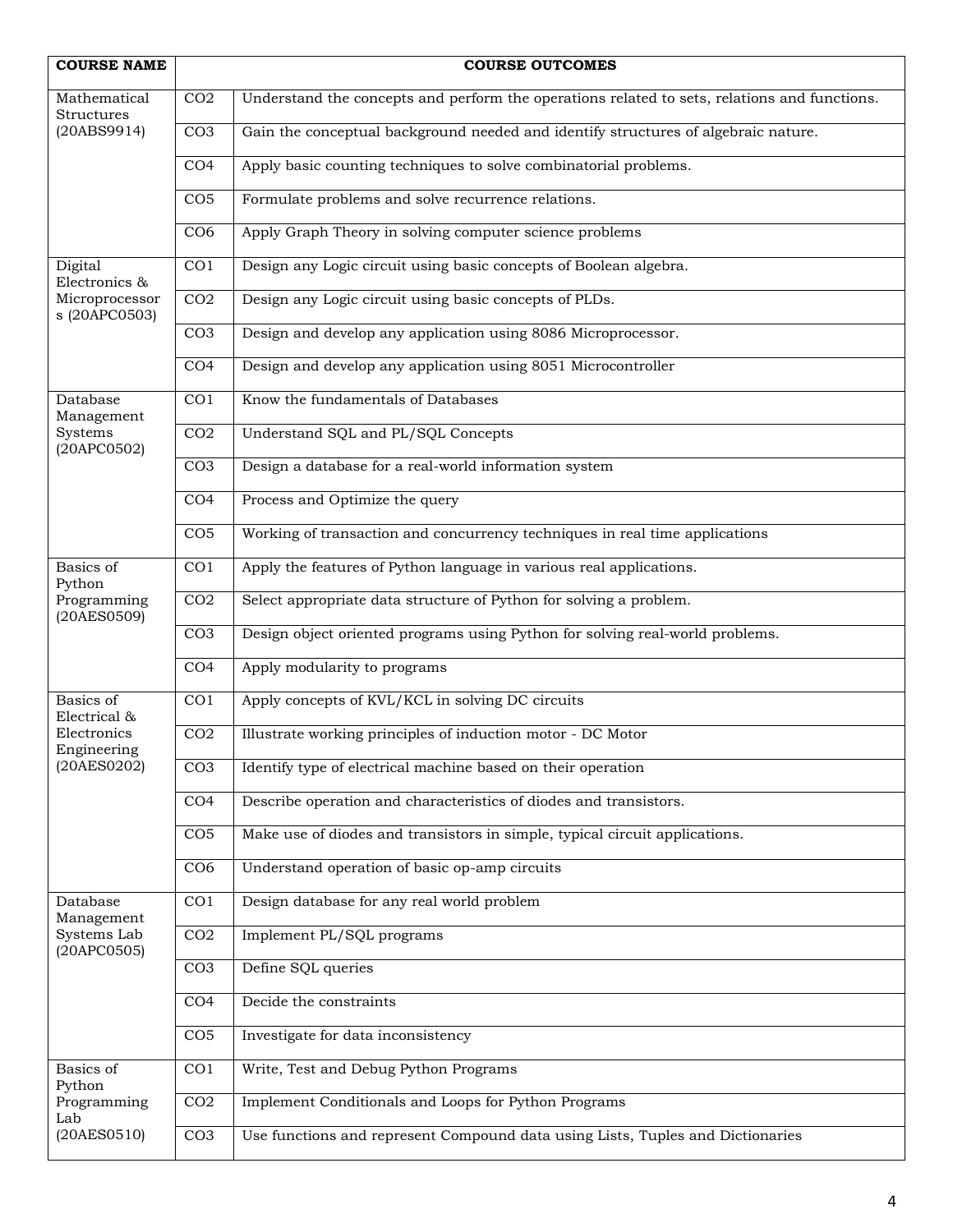| <b>COURSE NAME</b>                                |                 | <b>COURSE OUTCOMES</b>                                                                                                                                                                                                                                    |
|---------------------------------------------------|-----------------|-----------------------------------------------------------------------------------------------------------------------------------------------------------------------------------------------------------------------------------------------------------|
|                                                   | CO <sub>4</sub> | Read and write data from & to files in Python and develop Application using Pygame                                                                                                                                                                        |
| Basics of                                         | CO <sub>1</sub> | Verify Kirchoff's Laws & Superposition theorem for dc supply                                                                                                                                                                                              |
| Electrical &<br>Electronics<br>Engineering<br>Lab | CO <sub>2</sub> | Analyze the performance of AC and DC Machines by testing.                                                                                                                                                                                                 |
|                                                   | CO <sub>3</sub> | Study I - V Characteristics of PV Cell & Perform speed control of dc shunt motor                                                                                                                                                                          |
| (20AES0204)                                       | CO <sub>4</sub> | Ability to construct and operate rectifiers without & with filters                                                                                                                                                                                        |
|                                                   | CO <sub>5</sub> | Ability to construct and operate BJT & FET Characteristics.                                                                                                                                                                                               |
|                                                   |                 |                                                                                                                                                                                                                                                           |
| Client Side<br>Scripting                          | CO <sub>1</sub> | Analyze and understand the basic concepts of web programming.                                                                                                                                                                                             |
| (20ASCO501)                                       | CO <sub>2</sub> | Apply techniques of form validation using Java Script.                                                                                                                                                                                                    |
|                                                   | CO <sub>3</sub> | Describe important concepts related to client side Web Security.                                                                                                                                                                                          |
|                                                   | CO <sub>4</sub> | Demonstrate the function of Hypertext Markup Language (HTML) in Web communications.                                                                                                                                                                       |
|                                                   | CO <sub>5</sub> | Develop the function of JavaScript as a dynamic webpage creating tool                                                                                                                                                                                     |
| Constitution Of<br>India                          | CO <sub>1</sub> | Discuss the growth of the demand for civil rights in India for the bulk of Indians before the<br>arrival of Gandhi in Indian politics.                                                                                                                    |
| (20AMC9902)                                       | CO <sub>2</sub> | Discuss the intellectual origins of the framework of argument that informed the<br>conceptualization of social reforms leading to revolution in India                                                                                                     |
|                                                   | CO <sub>3</sub> | Discuss the circumstances surrounding the foundation of the Congress Socialist Party [CSP]<br>under the leadership of Jawaharlal Nehru and the eventual failure of the proposal of direct<br>elections through adult suffrage in the Indian Constitution. |
|                                                   | CO <sub>4</sub> | Discuss the Powers and functions of Governor, President, Judiciary                                                                                                                                                                                        |
|                                                   | CO <sub>5</sub> | Discuss the functions of local administration bodies                                                                                                                                                                                                      |
| Computer<br>Organization                          | CO <sub>1</sub> | Understand computer architecture concepts related to the design of modern processors,<br>memories and I/Os                                                                                                                                                |
| (20APC0506)                                       | CO <sub>2</sub> | Identify the hardware requirements for cache memory and virtual memory                                                                                                                                                                                    |
|                                                   | CO <sub>3</sub> | Design algorithms to exploit pipelining and multiprocessors                                                                                                                                                                                               |
|                                                   | CO <sub>4</sub> | Understand the importance and trade-offs of different types of memories.                                                                                                                                                                                  |
|                                                   | CO <sub>5</sub> | Identify pipeline hazards and possible solutions to those hazards                                                                                                                                                                                         |
| Design And<br>Analysis Of                         | CO <sub>1</sub> | Analyze the complexity of the algorithms                                                                                                                                                                                                                  |
| Algorithms<br>(20APCO511)                         | CO <sub>2</sub> | Use techniques divide and conquer, greedy, dynamic programming, backtracking, branch and<br>bound to solve the problems.                                                                                                                                  |
|                                                   | CO <sub>3</sub> | Identify and analyze criteria and specifications appropriate to new problems, and choose the<br>appropriate algorithmic design technique for their solution.                                                                                              |
|                                                   | CO <sub>4</sub> | Able to prove that a certain problem is NP-Complete                                                                                                                                                                                                       |
| Operating<br>Systems<br>(20APCO515)               | CO <sub>1</sub> | Realize how applications interact with the operating system                                                                                                                                                                                               |
|                                                   | CO <sub>2</sub> | Analyze the functioning of a kernel in an Operating system.                                                                                                                                                                                               |
|                                                   | CO <sub>3</sub> | Summarize resource management in operating systems                                                                                                                                                                                                        |
|                                                   | CO <sub>4</sub> | Analyze various scheduling algorithms                                                                                                                                                                                                                     |
|                                                   | CO <sub>5</sub> | Examine concurrency mechanism in Operating Systems                                                                                                                                                                                                        |
|                                                   | CO <sub>6</sub> | Apply memory management techniques in the design of operating systems                                                                                                                                                                                     |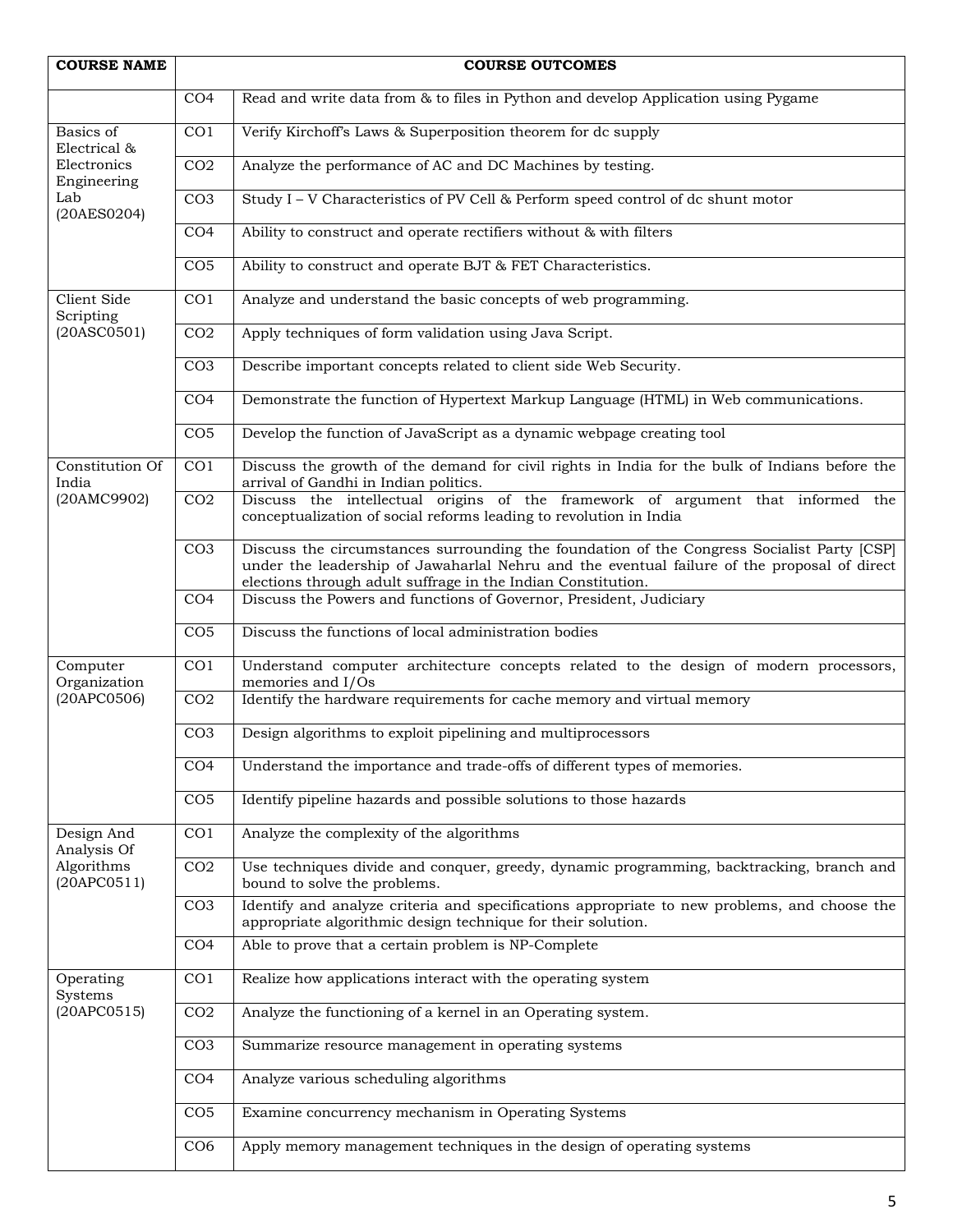| <b>COURSE NAME</b>                                                   | <b>COURSE OUTCOMES</b> |                                                                                                                                                                                             |
|----------------------------------------------------------------------|------------------------|---------------------------------------------------------------------------------------------------------------------------------------------------------------------------------------------|
|                                                                      | CO7                    | Understand the functionality of the file system                                                                                                                                             |
|                                                                      | CO8                    | Compare and contrast memory management techniques.                                                                                                                                          |
|                                                                      | CO <sub>9</sub>        | Understand deadlock prevention and avoidance.                                                                                                                                               |
|                                                                      | CO10                   | Perform administrative tasks on Linux based systems                                                                                                                                         |
| Managerial<br>Economics                                              | CO <sub>1</sub>        | Understand the fundamentals of Economics and Managerial economics viz., Demand,<br>Production, cost, revenue and markets.                                                                   |
| And<br>Financial                                                     | CO <sub>2</sub>        | Apply the Concept of Production cost and revenues for effective Business decision                                                                                                           |
| Analysis<br>(20AHSMB01)                                              | CO <sub>3</sub>        | Analyze how to invest their capital and maximize returns.                                                                                                                                   |
|                                                                      | CO <sub>4</sub>        | Evaluate the capital budgeting techniques.                                                                                                                                                  |
|                                                                      | CO <sub>5</sub>        | Define the concepts related to financial accounting and management and able to develop the<br>Accounting statements and evaluate the financial performance of business entity               |
| Universal<br>Human                                                   | CO <sub>1</sub>        | Students are expected to become more aware of themselves, and their surroundings (family,<br>society, nature)                                                                               |
| Values<br>(20AHS9905)                                                | CO <sub>2</sub>        | They would become more responsible in life, and in handling problems with sustainable<br>solutions, while keeping human relationships and human nature in mind.                             |
|                                                                      | CO <sub>3</sub>        | They would have better critical ability.                                                                                                                                                    |
|                                                                      | CO <sub>4</sub>        | They would also become sensitive to their commitment towards what they have understood<br>(human values, human relationship and human society).                                             |
|                                                                      | CO <sub>5</sub>        | It is hoped that they would be able to apply what they have learnt to their own self in different<br>day-to-day settings in real life, at least a beginning would be made in this direction |
| Object<br>Oriented                                                   | CO <sub>1</sub>        | Understanding the Syntax, Semantics and features of Java Programming Language.                                                                                                              |
| Programming<br>through                                               | CO <sub>2</sub>        | To gain knowledge on Object Oriented Programming concepts.                                                                                                                                  |
| Java<br>(20APCO512)                                                  | CO <sub>3</sub>        | Design the method of creating Multi-threading programs and handle exceptions.                                                                                                               |
|                                                                      | CO <sub>4</sub>        | Understanding the concepts of java Collection Framework and Applets.                                                                                                                        |
|                                                                      | CO <sub>5</sub>        | Ability to create GUI applications & perform event handling.                                                                                                                                |
| Computer<br>Organization                                             | CO <sub>1</sub>        | Represent numbers and perform arithmetic operations.                                                                                                                                        |
| Lab<br>(20APC0504)                                                   | CO <sub>2</sub>        | Minimize the Boolean expression using Boolean algebra and design it using logic gates                                                                                                       |
|                                                                      | CO <sub>3</sub>        | Analyze and design combinational circuit.                                                                                                                                                   |
|                                                                      | CO <sub>4</sub>        | Design and develop sequential circuits                                                                                                                                                      |
|                                                                      | CO <sub>5</sub>        | Understand and apply the working of different operations on binary numbers                                                                                                                  |
| Object Oriented<br>Programming<br>through<br>Java Lab<br>(20APCO514) | CO <sub>1</sub>        | Demonstrate java compiler and eclipse platform and learn how to use net beans IDE to create<br>java application                                                                             |
|                                                                      | CO <sub>2</sub>        | Ability to create user friendly interfaces                                                                                                                                                  |
|                                                                      | CO <sub>3</sub>        | Ability to solve the problem using object oriented approach and design solutions which are<br>robust                                                                                        |
|                                                                      | CO <sub>4</sub>        | Implement exception handling and Templates                                                                                                                                                  |
| Operating<br>Systems Lab                                             | CO <sub>1</sub>        | Ensure the development of applied skills in operating systems related areas.                                                                                                                |
| (20APCO513)                                                          | CO <sub>2</sub>        | Able to write software routines modules or implementing various concepts of operating system                                                                                                |